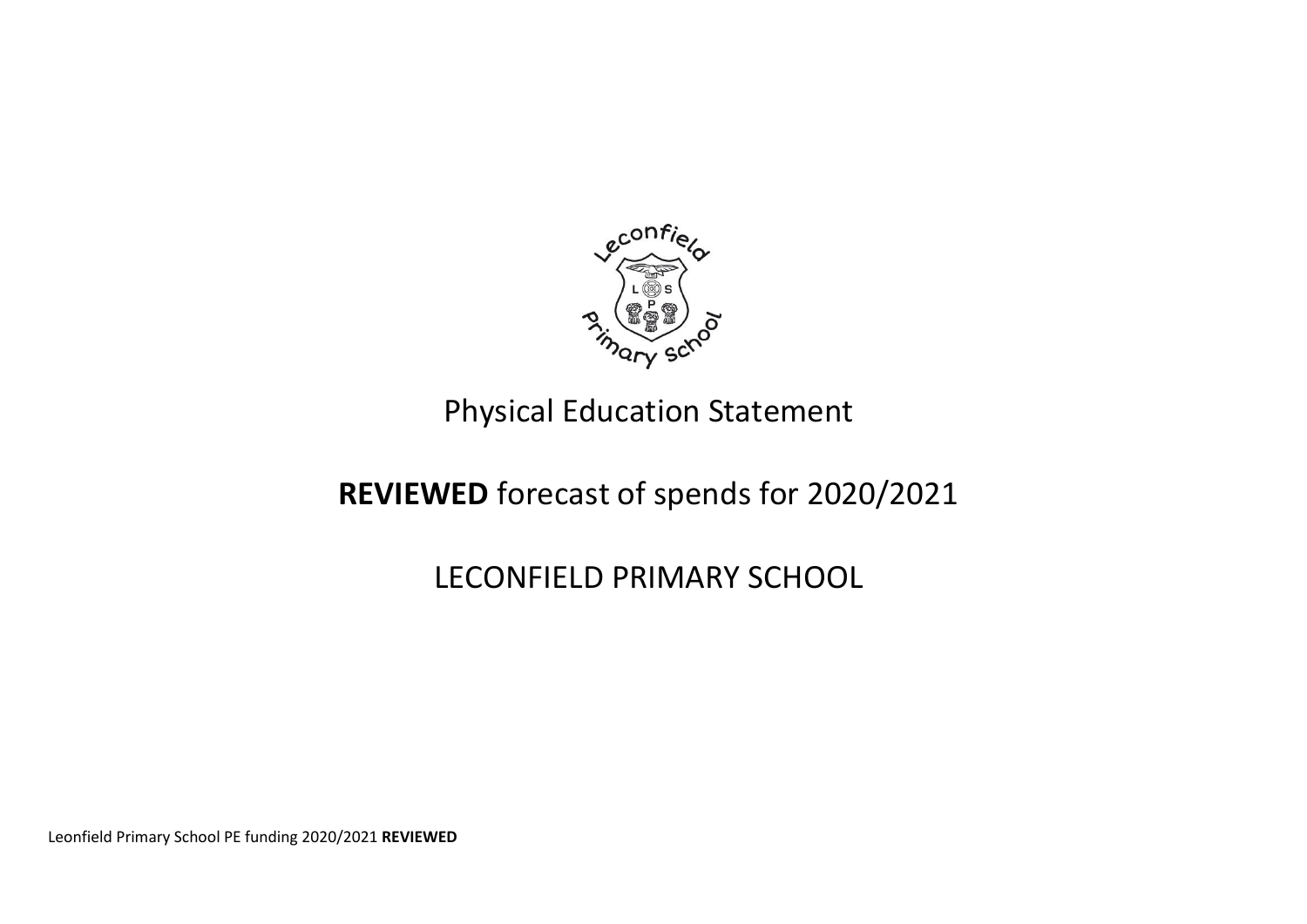| Key achievements to date:                                                                                                                                                                                                                                                                                                                                                                                                                                                                                                                                                                                                                                                                                                                                                                                                                                                    | Areas for further improvement and baseline evidence of need:                                                                                                                                                                                                                                                                                                                                                                                                                                                                                                                                                                                                                                                                                                                                                        |
|------------------------------------------------------------------------------------------------------------------------------------------------------------------------------------------------------------------------------------------------------------------------------------------------------------------------------------------------------------------------------------------------------------------------------------------------------------------------------------------------------------------------------------------------------------------------------------------------------------------------------------------------------------------------------------------------------------------------------------------------------------------------------------------------------------------------------------------------------------------------------|---------------------------------------------------------------------------------------------------------------------------------------------------------------------------------------------------------------------------------------------------------------------------------------------------------------------------------------------------------------------------------------------------------------------------------------------------------------------------------------------------------------------------------------------------------------------------------------------------------------------------------------------------------------------------------------------------------------------------------------------------------------------------------------------------------------------|
| $ 2020 - 2021$ Highlights & Review:<br>Competitive sports events did not take place due to COVID-19<br>restrictions.<br>No swimming due to COVID-19<br>Whole school active red nose day - whole school dance & different<br>activities<br>PE continued weekly outside $-2$ sessions minimum per class<br>Link made with Paralympian Ali Jawad (silver medalist Rio) - virtual<br>question & answer session with Upper KS2<br>Whole school watched Ali qualify for Tokyo 2020<br>Road safety training for whole school in association with DST<br>Leconfield<br>Whole School 'bubble' walk to raise road safety awareness in<br>association with DST Leconfield<br>Quality adult led play activities introduced at lunchtimes<br>Teachers able to share children's participation and progress in PE<br>through Seesaw<br>Whole school Key Stage 'bubble' sports day July 2021 | 1. The engagement of all pupils in regular physical activity - the Chief Medical<br>Officer guidelines recommend that all children and young people aged 5 to 18<br>engage in at least 60 minutes of physical activity a day, of which 30 minutes<br>should be in school.<br>2. The profile of PE and sport is raised and there is a whole school program of<br>competition established - intra competitions in the first instance<br>3. Whole school fitness is increased in all year groups<br>4. Increased skills, confidence and knowledge for staff & children in sport & PE<br>5. KS2 children will have access to high quality, intensive swimming sessions to<br>increase swimming ability and ensure the majority of children meet national<br>curriculum expectations (no swimming 20/21 due to Covid-19) |

| Meeting national curriculum requirements for swimming and water safety<br>DATA from 2019 – no swimming due to COVID-19                       | Please complete all of the below*:<br>Survey completed on<br>20 children in Y6. |
|----------------------------------------------------------------------------------------------------------------------------------------------|---------------------------------------------------------------------------------|
| What percentage of your current Year 6 cohort swim competently, confidently and proficiently over a<br>distance of at least 25 metres?       | 80%                                                                             |
| What percentage of your current Year 6 cohort use a range of strokes effectively (for example, front<br>crawl, backstroke and breaststroke]? | 80%                                                                             |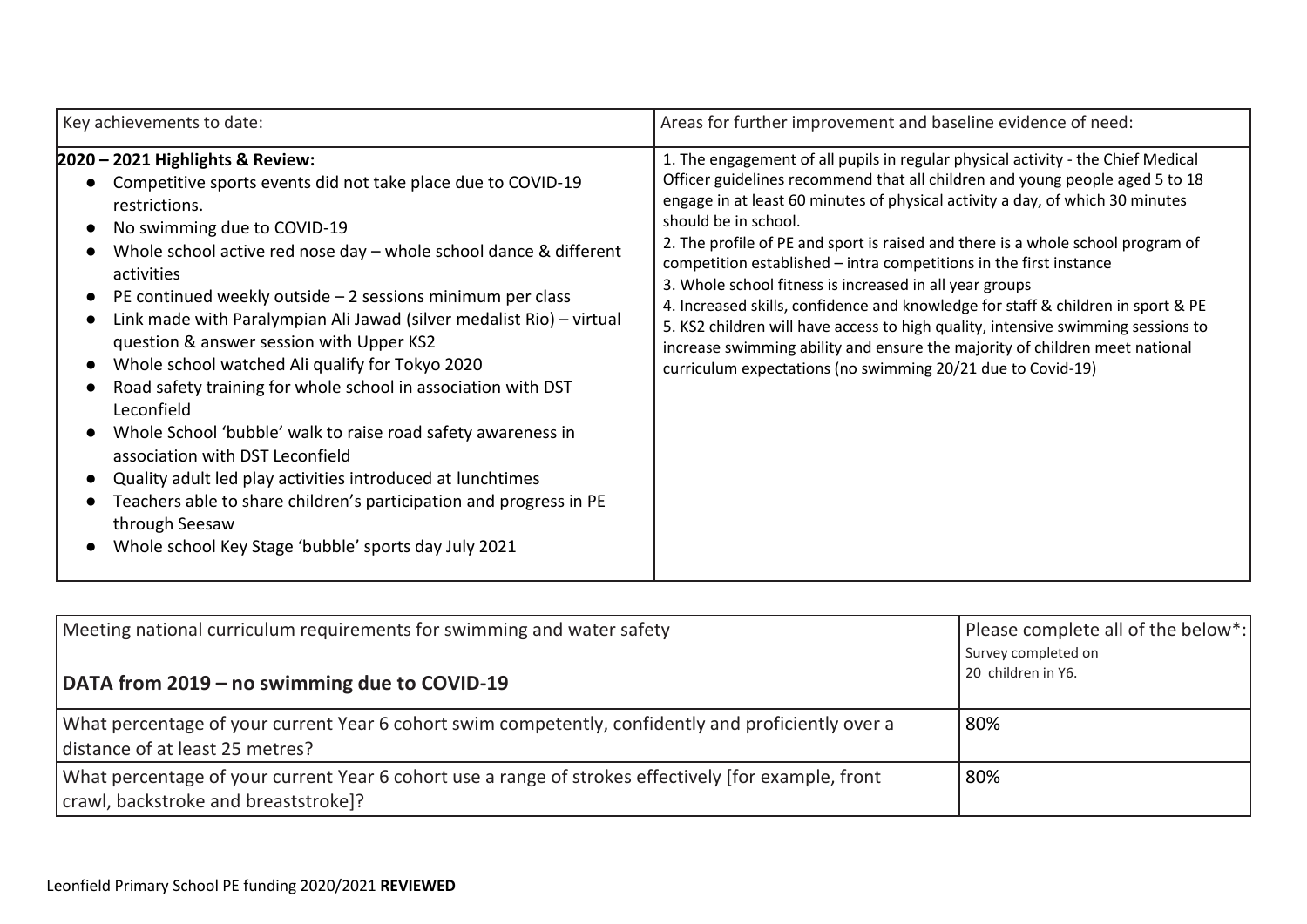| What percentage of your current Year 6 cohort perform safe self-rescue in different water-based             | 90% |
|-------------------------------------------------------------------------------------------------------------|-----|
| situations?                                                                                                 |     |
| Schools can choose to use the Primary PE and Sport Premium to provide additional provision for swimming     |     |
| but this must be for activity over and above the national curriculum requirements. Have you used it in this |     |
| way?                                                                                                        |     |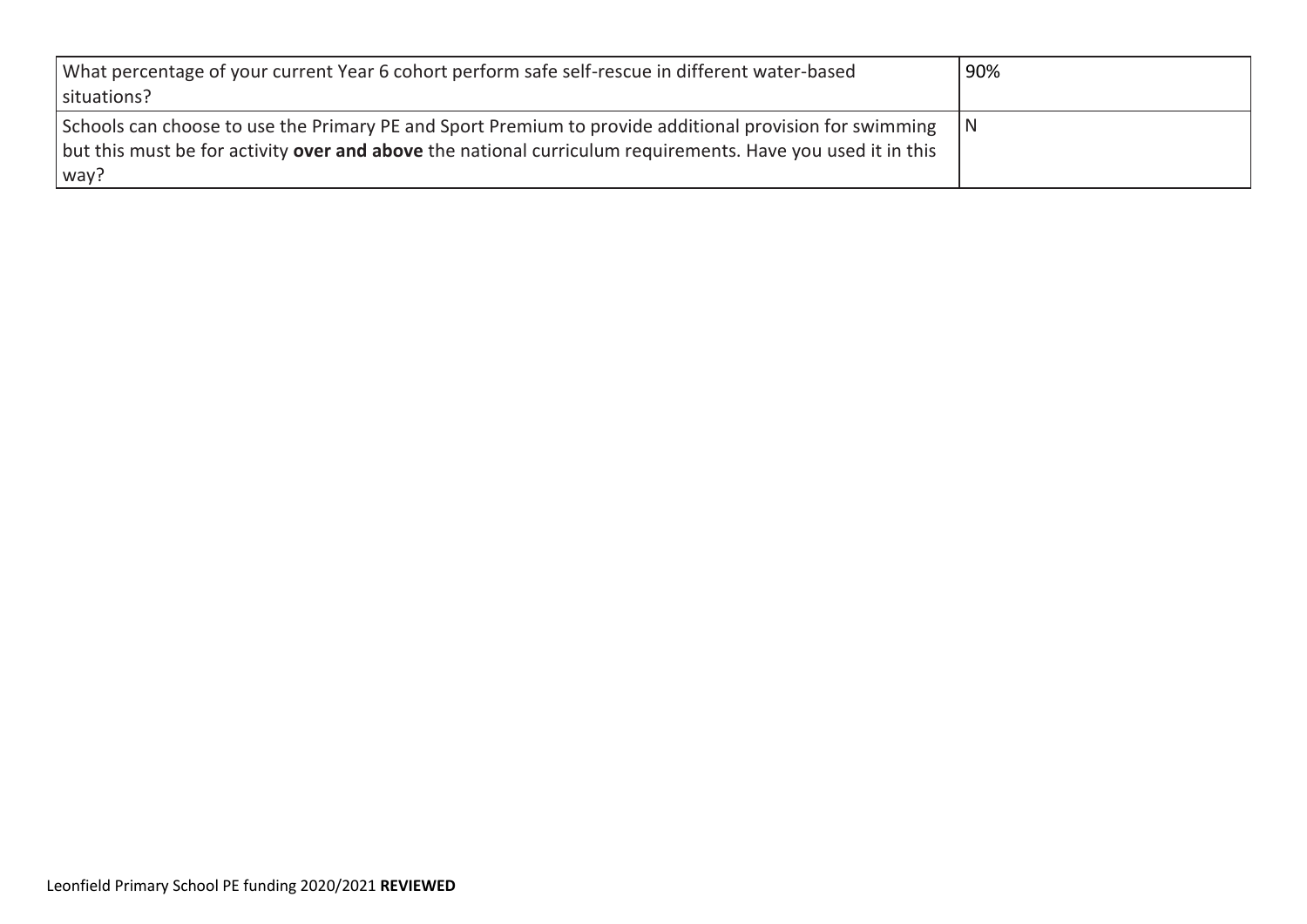| Academic Year: 2020/21                                                                                                       | <b>Total fund: £17,210</b><br><b>Spend: £13861</b>                                                                                                         | Date Updated: October 2020<br><b>July 2020</b>    |                                                                                                                                     | 19% Carry Forward into 2021-<br>2022 Academic Year                                                                                                                                                                                                      |
|------------------------------------------------------------------------------------------------------------------------------|------------------------------------------------------------------------------------------------------------------------------------------------------------|---------------------------------------------------|-------------------------------------------------------------------------------------------------------------------------------------|---------------------------------------------------------------------------------------------------------------------------------------------------------------------------------------------------------------------------------------------------------|
| Key indicator 1: The engagement of all pupils in regular physical activity - Chief Medical Officer guidelines recommend that | Percentage of total allocation:                                                                                                                            |                                                   |                                                                                                                                     |                                                                                                                                                                                                                                                         |
| primary school children undertake at least 30 minutes of physical activity a day in school                                   |                                                                                                                                                            |                                                   |                                                                                                                                     | 35% (Predicted)                                                                                                                                                                                                                                         |
|                                                                                                                              |                                                                                                                                                            |                                                   |                                                                                                                                     | <b>59% (Actual)</b>                                                                                                                                                                                                                                     |
| School focus with clarity on<br>intended impact on pupils:                                                                   | Actions to achieve:                                                                                                                                        | Funding<br>allocated:                             | Evidence and impact:                                                                                                                | Sustainability and suggested<br>next steps:                                                                                                                                                                                                             |
| Provide all children with additional<br>opportunities in sport.                                                              | Run a lunchtime sports club for all age<br>ranges 3x30 minute sessions per week.                                                                           |                                                   | No clubs due to COVID-19<br><b>Adult led lunchtime activities were</b>                                                              | Continue adult led activities at<br>lunchtime                                                                                                                                                                                                           |
| Additional staffing to be explored.                                                                                          | TA skills led lunchtime activity sessions $\vert$ £4826<br>focus on basic skills across all age<br>ranges 5 days a week                                    |                                                   | limited by bubbles / restrictions<br>however there was a positive<br>impact - more active involvement<br>and less behavior incident | Explore possibility of after school /<br>lunchtime sports clubs                                                                                                                                                                                         |
| Inspire children to access the curriculum $Re$ -stock PE resources<br>and achieve to their full potential.                   |                                                                                                                                                            | £364                                              | Limited restocking and use due to<br><b>lockdown</b>                                                                                | <b>PE resources and lunchtime &amp;</b><br>playtime equipment need<br>refreshing again with appropriate<br>outdoor storage e.g. green<br>weatherproof boxes for lunchtime<br>and playtime activities, green<br>weatherproof shed for Sport<br>Equipment |
| To create an outdoor area that<br>encourages children to be active.                                                          | Develop the school grounds                                                                                                                                 | l£0                                               | N/A lockdown                                                                                                                        | To put this on hold and<br>concentrate on whole school<br>fitness and using existing outdoor<br>areas effectively and consistently<br>e.g. fitness trail / daily mile                                                                                   |
| Team sessions<br>Dance / Yoga                                                                                                | Subscription to music required<br>Outdoor power sockets would ensure<br>$\,$ that children could use the music<br>system.<br>(Small playground especially) | $£120$ (music)<br>£0 (sockets for<br>outdoor use) | <b>Effective use of funding for all</b><br>classes. Continue                                                                        | Continue music subscription                                                                                                                                                                                                                             |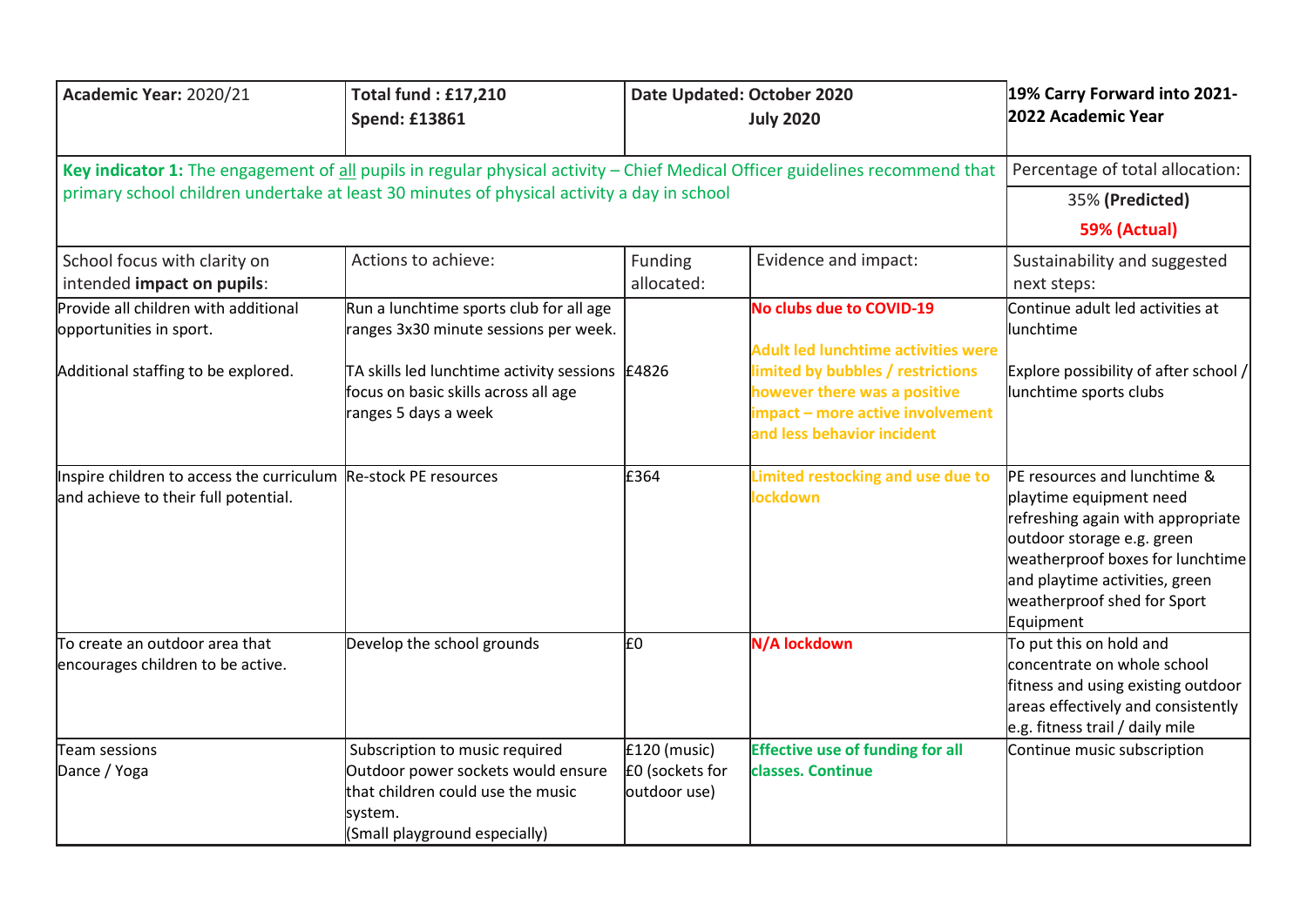| Lunch Time provision.                                                                                                  | TA skills led lunchtime activity sessions $\pm$ 4826<br>focus on basic skills across all age<br>ranges 5 days a week                                                                                       |              | As above                                                                                                                                                                                                           | As above                                                                                                                                                                                                                        |
|------------------------------------------------------------------------------------------------------------------------|------------------------------------------------------------------------------------------------------------------------------------------------------------------------------------------------------------|--------------|--------------------------------------------------------------------------------------------------------------------------------------------------------------------------------------------------------------------|---------------------------------------------------------------------------------------------------------------------------------------------------------------------------------------------------------------------------------|
| Key indicator 2: The profile of PESSPA and sport being raised across the school as a tool for whole school improvement | Percentage of total allocation:                                                                                                                                                                            |              |                                                                                                                                                                                                                    |                                                                                                                                                                                                                                 |
|                                                                                                                        |                                                                                                                                                                                                            |              |                                                                                                                                                                                                                    | 27% (Predicted)                                                                                                                                                                                                                 |
|                                                                                                                        |                                                                                                                                                                                                            |              |                                                                                                                                                                                                                    | 13% (Actual)                                                                                                                                                                                                                    |
| School focus with clarity on                                                                                           | Actions to achieve:                                                                                                                                                                                        | Funding      | Evidence and impact:                                                                                                                                                                                               | Sustainability and suggested                                                                                                                                                                                                    |
| intended impact on pupils:                                                                                             |                                                                                                                                                                                                            | allocated:   |                                                                                                                                                                                                                    | next steps:                                                                                                                                                                                                                     |
| Develop the competitive program<br>throughout the year.                                                                | Autumn:<br><b>Cross Country</b><br>Orienteering<br>Spring<br>Swimming competition<br>Basketball / shooting<br>competition.<br>Dodgeball<br>Summer:<br>Sports Day<br>Field sports athletics<br>competition. | l£0          | Very limited due to lockdown and<br><b>restrictions</b><br>Whole school intra competition for<br>orienteering completed<br>Whole school 'bubble' sports day<br>(no parents) completed with<br>athletics activities | Establish a program of fitness for<br>the whole school. Fitness levels<br>have decreased during two<br>lockdowns. Introduce daily<br>additional activities e.g. daily mile<br>/ intra school competition for<br>distance walked |
| Maintain the outdoor and indoor<br>environment through safety checks and<br>inspections.                               | Inspection<br>Maintenance work to be carried out                                                                                                                                                           | £234<br>£128 | <b>Completed</b>                                                                                                                                                                                                   | Continue                                                                                                                                                                                                                        |
| Storage for PE equipment<br>Small storage units for playgrounds?                                                       | Large store door to be replace / replace £1340<br>whole thing.<br>Weatherproof storage.                                                                                                                    | £470         | Shed purchased - price was far<br>higher than anticipated                                                                                                                                                          | More outdoor storage needed for<br>infant bikes and PE equipment                                                                                                                                                                |
|                                                                                                                        |                                                                                                                                                                                                            |              |                                                                                                                                                                                                                    |                                                                                                                                                                                                                                 |
| Epic PE days<br>Autumn Term - Challenge<br>Spring Term - Invictus<br>Summer Term - Challenge                           | Autumn:<br>Climbing wall<br>Move challenge<br>Dance<br><b>Creative Challenge</b>                                                                                                                           | l£0          | N/A COVID-19                                                                                                                                                                                                       | Focus on whole school fitness<br>activities and well-being<br>Further develop links with<br>Paralympian Ali Jawad (virtually or<br>on site if restrictions allow)                                                               |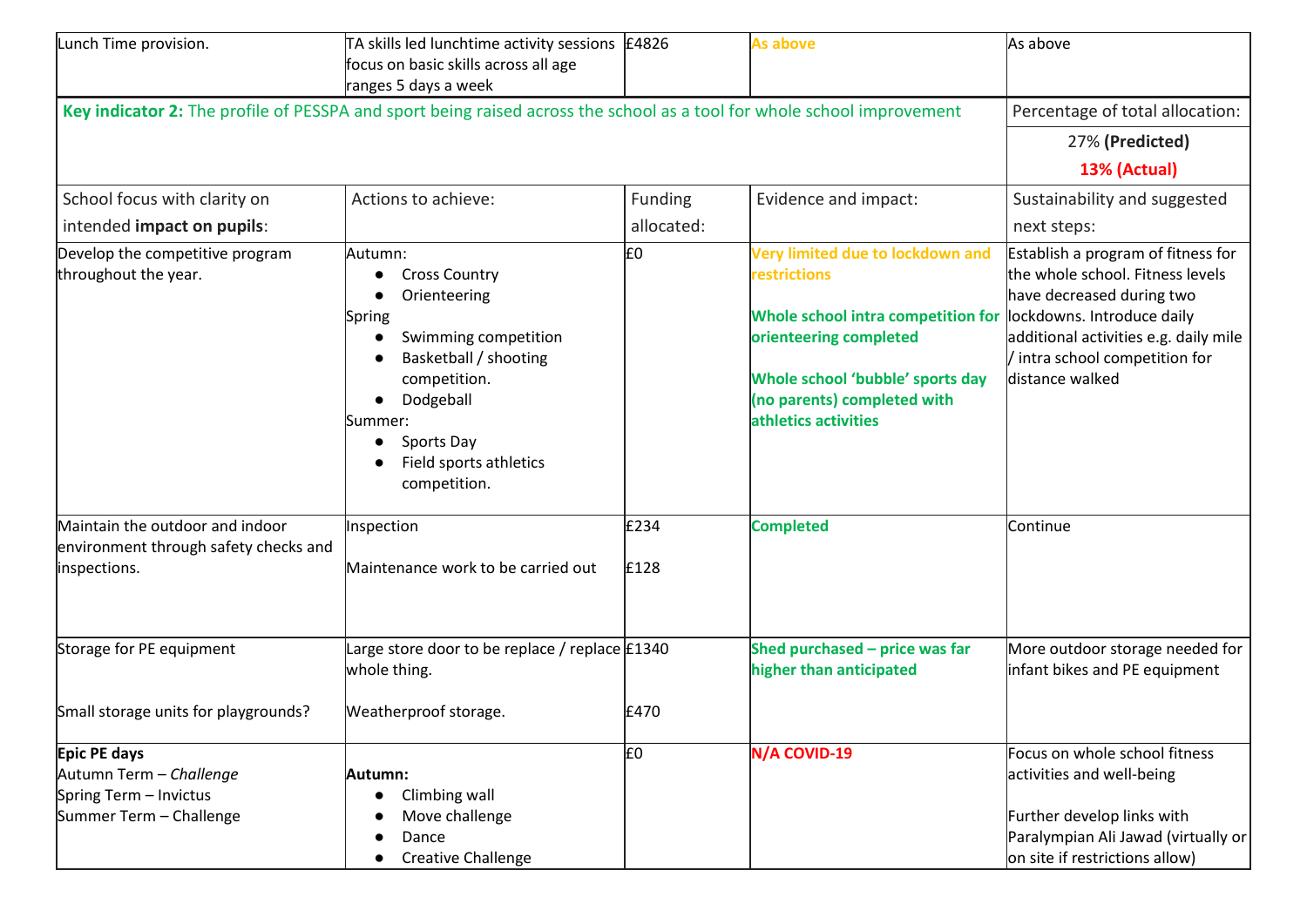| <b>Goal setting Challenge</b><br>$\bullet$<br>Be inspiredby an athlete.                                                                             |  |
|-----------------------------------------------------------------------------------------------------------------------------------------------------|--|
| Spring:<br>Boccia<br>$\bullet$<br>Mark @Goal sports<br>Dance<br>$\bullet$<br>Wheelchair<br>Inspirational stories.<br>Disability games competitions. |  |
| Summer:<br>Sophie Godson - fitness HITT<br>$\bullet$<br>School games. (July)<br>$\bullet$                                                           |  |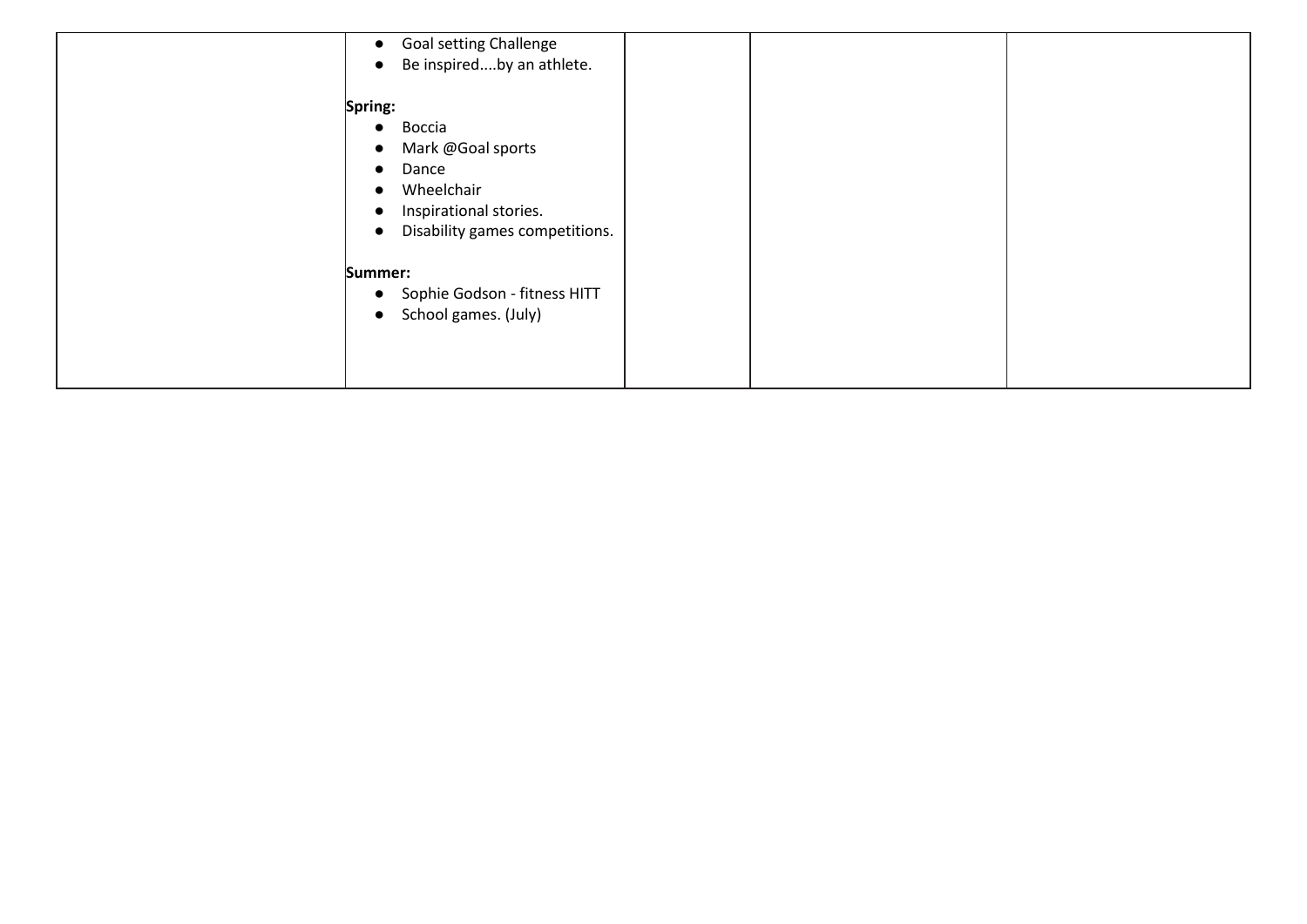| Key indicator 3: Increased confidence, knowledge and skills of all staff in teaching PE and sport | Percentage of total allocation:                                                                               |                       |                                                                        |                                                                                                                                                                               |
|---------------------------------------------------------------------------------------------------|---------------------------------------------------------------------------------------------------------------|-----------------------|------------------------------------------------------------------------|-------------------------------------------------------------------------------------------------------------------------------------------------------------------------------|
|                                                                                                   |                                                                                                               |                       |                                                                        | 13 % (Predicted)<br>0% (Actual)                                                                                                                                               |
| School focus with clarity on intended Actions to achieve:<br>impact on pupils:                    |                                                                                                               | Funding<br>allocated: | Evidence and impact:                                                   | Sustainability and suggested<br>next steps:                                                                                                                                   |
| Develop staff's ability to deal with first<br>aid efficiently.                                    | Top up courses required for some<br>staff.<br>lFirst Aid<br>Supporting Movement through the<br>core subjects. | E <sub>0</sub>        | No training due to COVID-19                                            | Book refresher first aid at work<br>training for staff where this has<br>expired<br>Book first aid training for Year 5<br>children<br>Book Paediatric first aid<br>refreshers |
| Staff and children to be appropriately<br>dressed for PE.                                         | Staff to be audited and new t-shirts<br>burchased.                                                            | E <sub>0</sub>        | <b>New PE clothing purchased</b>                                       | FSM families will be offered<br>funded uniform from September<br>$2021 -$ to include PE t-shirt - from<br>Pupil Premium funding not sports<br>New staff will need PE uniform  |
| PE leader drop ins sessions with focus on<br>personal challenge.                                  | Drop ins every term with additional<br>drop ins before Christmas to review<br>September findings.             | E <sub>0</sub>        | Limited drop ins due to COVID-19                                       | Observations and subject leader<br>time planned for 2021/22 with<br>extra time for new PE leader                                                                              |
| A Staff audit on skills. Invite relevant<br>bodies to attend training.                            | Links to drop ins.<br>Sports offer and training to be<br>developed around whole staff's<br>needs.             | l£0                   | Limited drop ins due to COVID-19<br><b>No training due to COVID-19</b> | New PE leader from September<br>2021 – investigate appropriate<br>training opportunities & find an<br>experienced mentor at a local<br>school                                 |
| Key indicator 4: Broader experience of a range of sports and activities offered to all pupils     |                                                                                                               |                       |                                                                        | Percentage of total allocation:<br>14% (Predicted)<br>9% (Actual)                                                                                                             |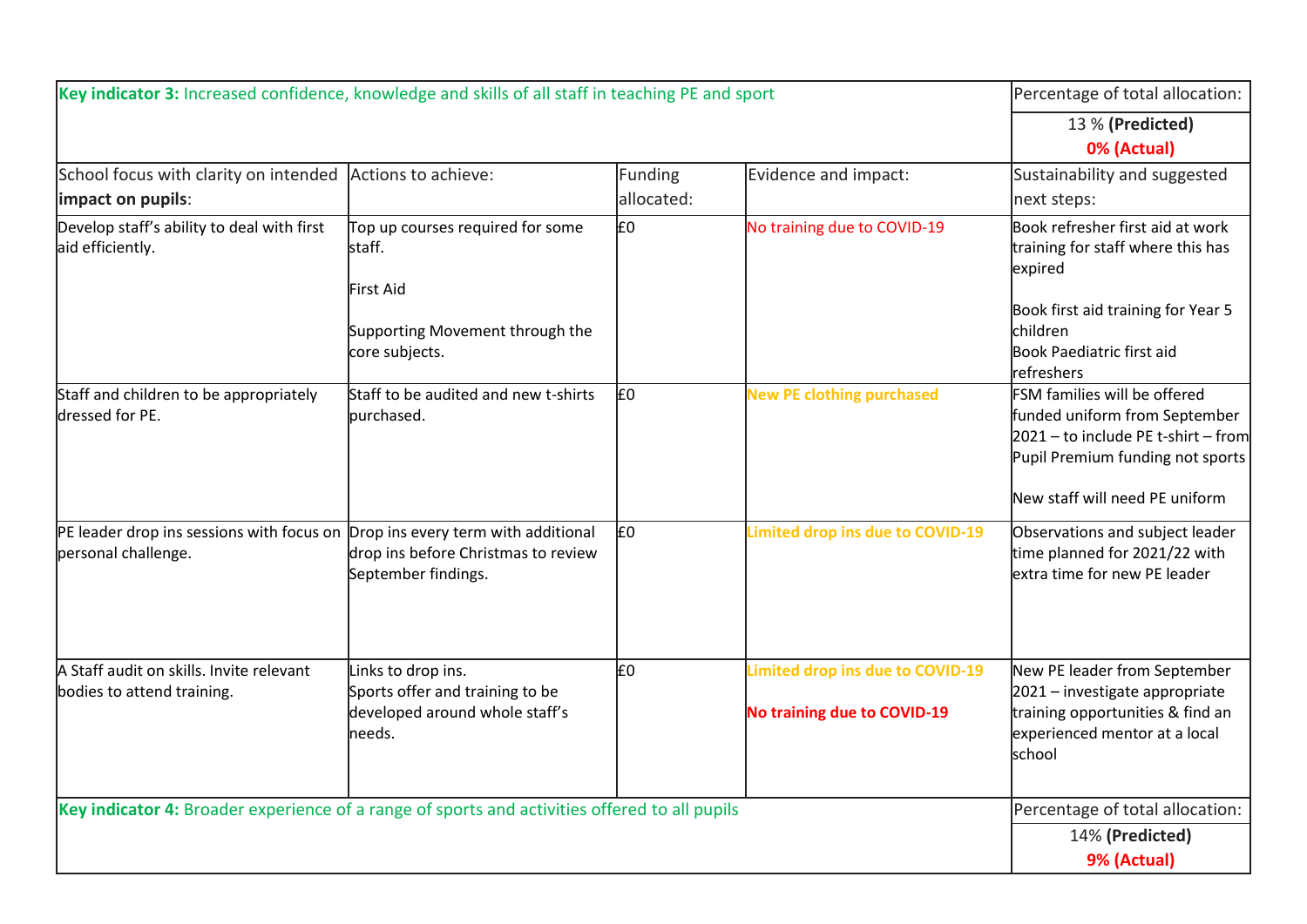| School focus with clarity on intended                         | Actions to achieve:                                                                                                                                     | <b>Funding</b>             | Evidence and impact:                                                                                                                                                     | Sustainability and suggested                                                       |
|---------------------------------------------------------------|---------------------------------------------------------------------------------------------------------------------------------------------------------|----------------------------|--------------------------------------------------------------------------------------------------------------------------------------------------------------------------|------------------------------------------------------------------------------------|
| impact on pupils:                                             |                                                                                                                                                         | allocated:                 |                                                                                                                                                                          | next steps:                                                                        |
| <b>Transport for swimming</b>                                 | Transport for swimming. (Shared with E0<br>local school)<br>Ensure maximum number of children<br>are taken swimming.<br>Aim: Y3 all and Top up for Y4/5 |                            | N/A COVID-19                                                                                                                                                             | Investigate extra swimming<br>sessions for all KS2 2021/22                         |
| Mass participation events                                     | Transport to be provided.<br>This may be different this year<br>loutdoor adventure skills.<br>Williams Den team building trip?                          | <b>Buses</b><br>l£0        | N/A COVID-19                                                                                                                                                             | Review & monitoring of local and<br>national guidance before events<br>lare booked |
| Pedestrian Training                                           | Find a course to deliver.<br>AE to resource and possibly delivered<br>to bubble groups in Year 3.                                                       | £58                        | No training due to COVID-19<br><b>Teamed up with DST Leconfield for</b><br>road safety awareness training and<br>whole school walk for Brakes Road<br><b>Safety Week</b> | Investigate ERYC training<br>availability for 2021/2022                            |
| Bikeability                                                   | Organise for Y5 and 6                                                                                                                                   | l£٥                        | <b>Training completed but engagement</b><br>was limited due to cost for parents                                                                                          | Fully fund for Year 4 and Year 5<br>October 2021                                   |
| <b>Balance Bike</b>                                           | Children in EYFS to be given training.<br>Purchase bikes for the group so they<br>can be used all year round.                                           | Training £0<br>Bikes £1495 | <b>No training due to COVID-19</b><br><b>Bikes purchased and ready to use</b>                                                                                            | Source and book training for<br>linfants                                           |
| Cricket coaching through YCC                                  | Target year group and staff through<br>the chance to shine programme.                                                                                   | E <sub>0</sub>             | N/A COVID-19                                                                                                                                                             | Look to see if this is available<br>2021/2022                                      |
| Key indicator 5: Increased participation in competitive sport | Percentage of total allocation:                                                                                                                         |                            |                                                                                                                                                                          |                                                                                    |
|                                                               |                                                                                                                                                         |                            |                                                                                                                                                                          | 0.3% (Predicted)                                                                   |
|                                                               |                                                                                                                                                         |                            |                                                                                                                                                                          | 0% (Actual)                                                                        |